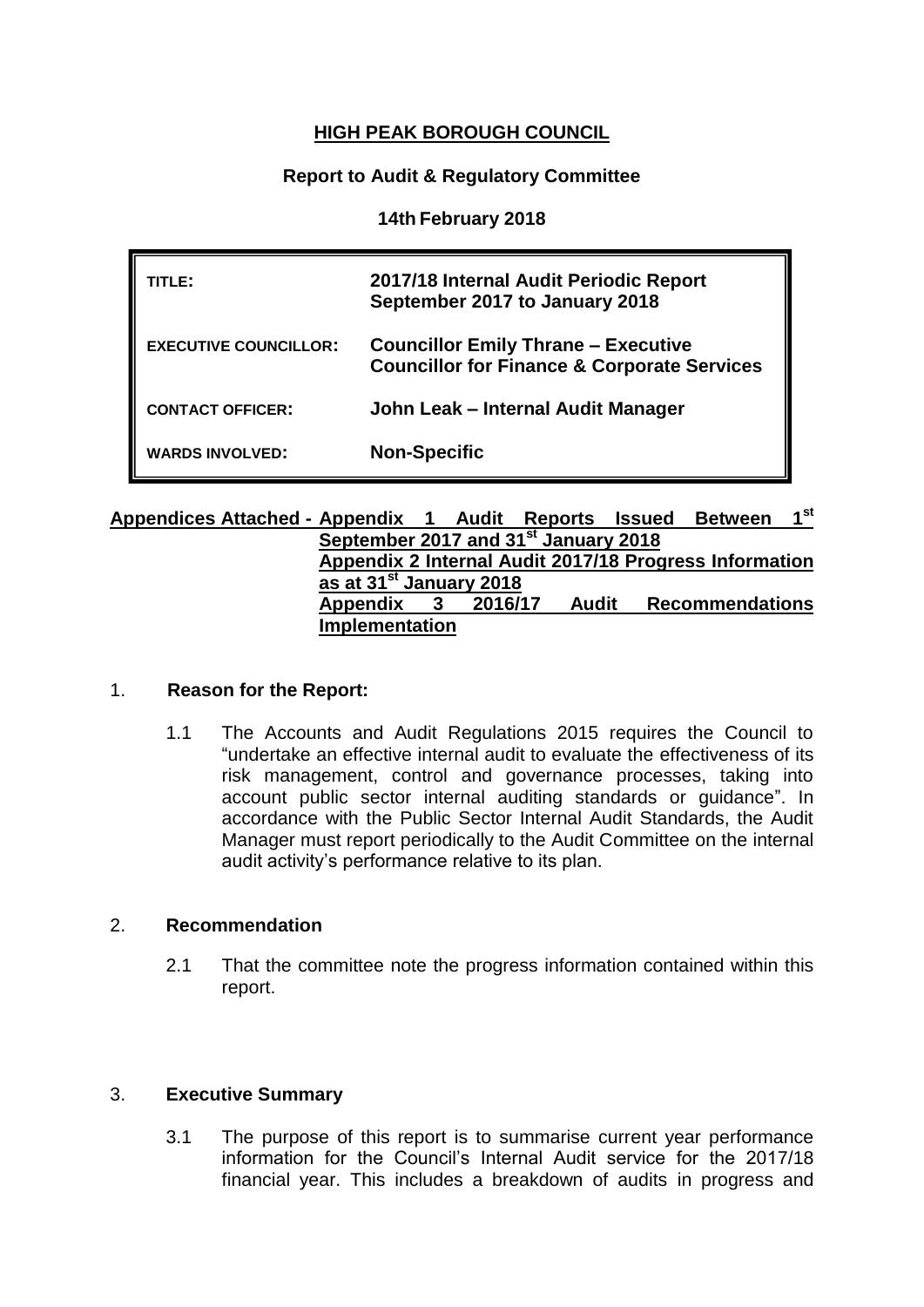completed to date, the number and classification of recommendations made, agreed and where applicable, implemented by management.

3.2 All audit recommendations have been agreed, and to date 100% of 2017/18 audit recommendations that are due have been implemented. Where deficiencies in internal control have been identified and not corrected, Internal Audit are satisfied that they will be resolved in an appropriate manner and they will continue to monitor such cases. It should be noted that it is the responsibility of relevant Managers to implement agreed recommendations.

#### 4. **How this report links to Corporate Priorities**

4.1 The assurance provided by the work of Internal Audit informs the Annual Governance Statement and therefore helps to confirm effective use of financial and other resources to ensure value for money.

#### 5. **Options and Analysis**

5.1 There are no options to consider.

#### 6. **Implications**

6.1 Community Safety - (Crime and Disorder Act 1998)

None.

6.2 Workforce

None.

#### 6.3 Equality and Diversity/Equality Impact Assessment

This report has been prepared in accordance with the Council's Diversity and Equality Policies.

6.4 Financial Considerations

None.

6.5 Legal

None.

6.6 Sustainability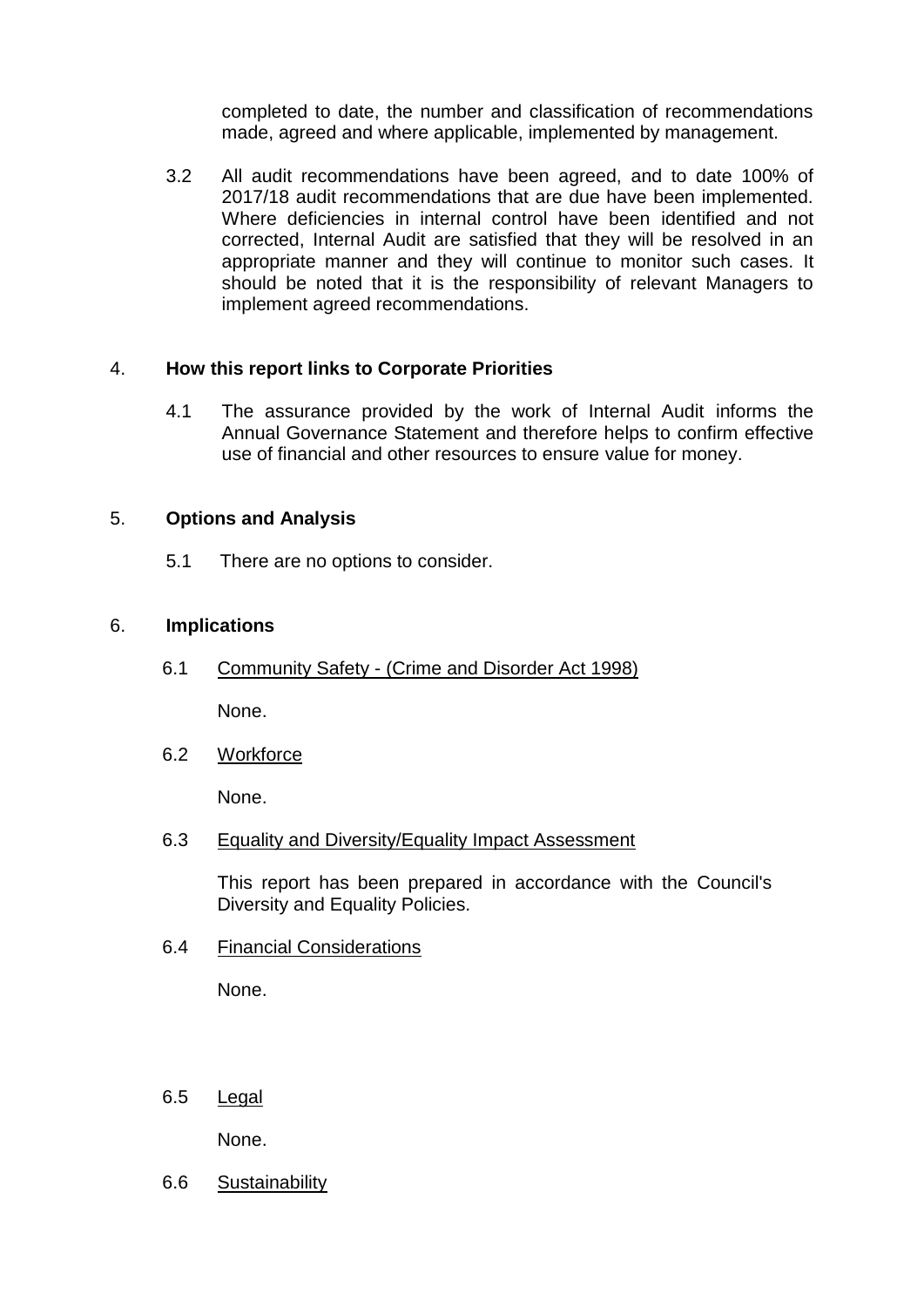None.

6.7 Internal and External Consultation

None.

6.8 Risk Assessment

None.

# ANDREW P STOKES **Executive Director (Transformation) & Chief Finance Officer**

**Web Links and Background Papers**

**Location Contact details**

N/A John Leak Audit Manager Tel: (01538) 395695 e-mail: [john.leak@staffsmoorlands.gov.uk](mailto:john.leak@staffsmoorlands.gov.uk)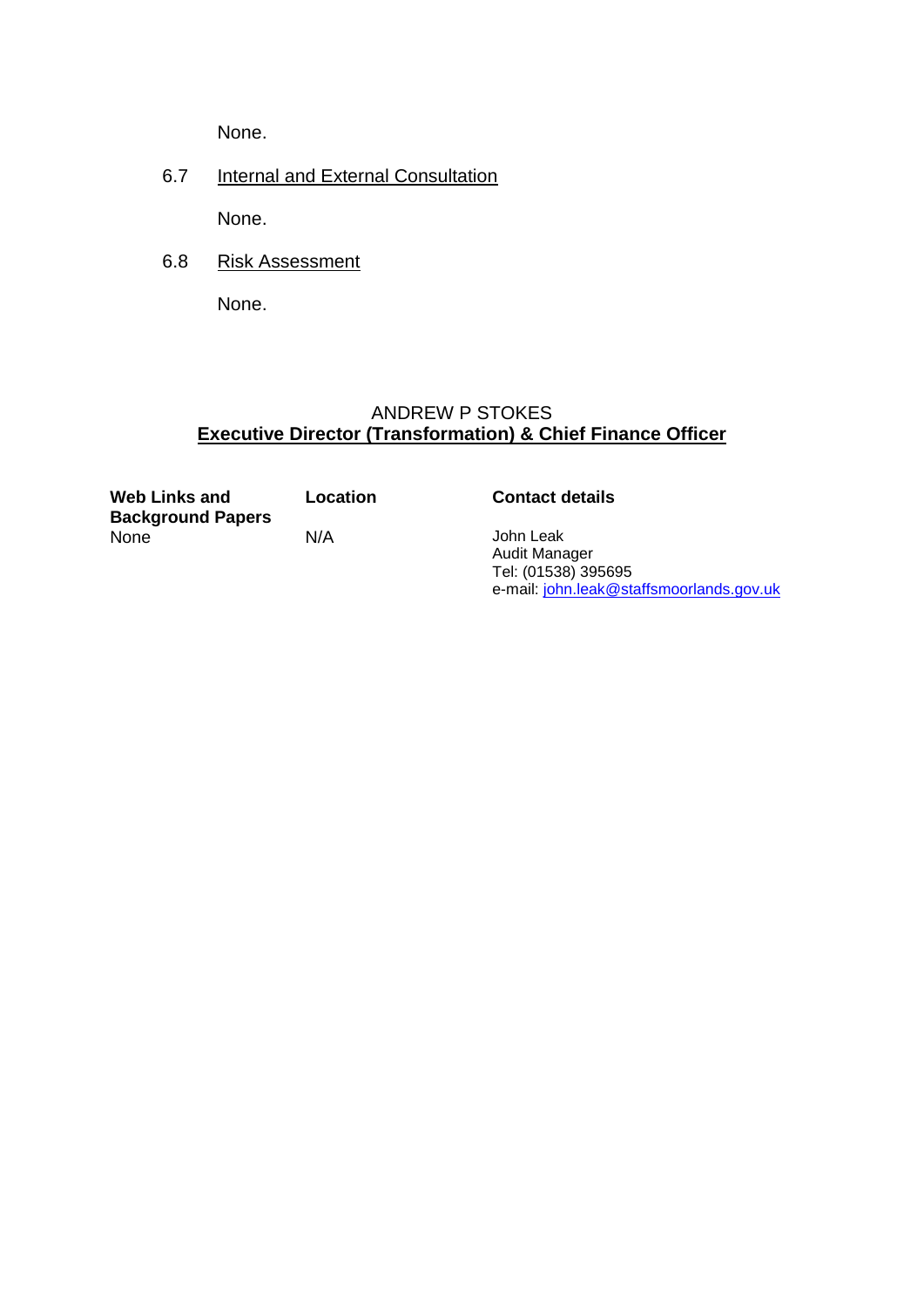# 7. **Background and Detail**

### 7.1 **Introduction**

- 7.1.1 The purpose of this report is to summarise current year performance information for the Council's Internal Audit service for the 2017/18 financial year. This includes a breakdown of audits in progress and completed to date, the number and classification of recommendations made, agreed and where applicable, implemented by management.
- 7.1.2 The work of the internal audit service is primarily based upon an annual risk assessed audit plan, which for the financial year 2017/18 was agreed by this Committee at the  $18<sup>th</sup>$  May 2017 meeting. The Internal Audit service also carry out work outside of the audit plan for which a contingency is usually built in. This unplanned work consists mainly of internal control consultancy work and special investigations into suspected fraud and irregularity.

## 7.2 **Audits Reports Issued & Status of Agreed Recommendations**

7.2.1 A summary of the Audit Reports issued during the period 1<sup>st</sup> September 2017 to  $31^{st}$  January 2018 is shown in the table below. Further details of these audits outlining key issues and strengths and improvements are shown in **Appendix 1**.

| <b>Service</b>                               | <b>Audit</b>                                                | <b>Recommendations</b>     |                              |                    | <b>Assurance</b> |
|----------------------------------------------|-------------------------------------------------------------|----------------------------|------------------------------|--------------------|------------------|
|                                              |                                                             | <b>High</b><br><b>Risk</b> | <b>Medium</b><br><b>Risk</b> | Low<br><b>Risk</b> |                  |
| Environmental<br><b>Services</b>             | Land<br>Charges                                             | 0                          | O                            | 5                  | Satisfactory     |
| Development<br>Services /<br>Regeneration    | Conservation<br>Grants                                      | 0                          | $\overline{0}$               | 5                  | Satisfactory     |
| Operational<br><b>Services</b>               | Horticulture                                                | 0                          | 3                            | 6                  | Satisfactory     |
| Assets                                       | Capital<br>Contract<br>Management<br>& Housing<br>Contracts | 0                          | 1                            | 6                  | Satisfactory     |
| Democratic &<br>Community<br><b>Services</b> | Safeguarding<br>Children &<br>Vulnerable<br>Adults          | $\Omega$                   | 3                            | 12                 | Satisfactory     |
| Legal & Election<br><b>Services</b>          | Elections                                                   | 0                          | 3                            | 15                 | Satisfactory     |
| Regeneration                                 | Planning<br>Policy                                          | 0                          | $\Omega$                     | 4                  | Substantial      |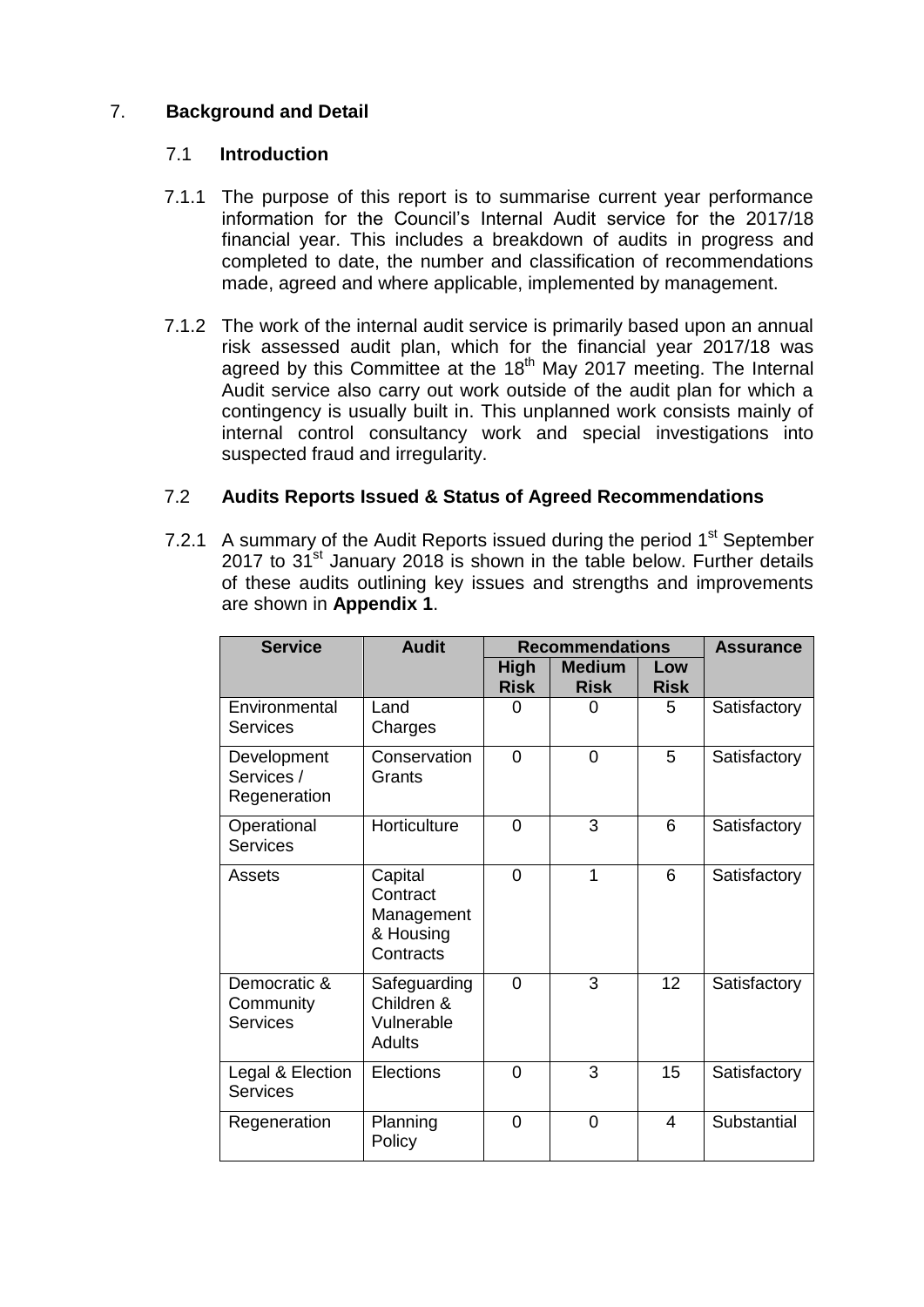| <b>Service</b>                           | <b>Audit</b>                                      | <b>Recommendations</b>     |                              |                    | <b>Assurance</b> |
|------------------------------------------|---------------------------------------------------|----------------------------|------------------------------|--------------------|------------------|
|                                          |                                                   | <b>High</b><br><b>Risk</b> | <b>Medium</b><br><b>Risk</b> | Low<br><b>Risk</b> |                  |
| Customer<br><b>Services</b>              | Housing<br>Advice                                 | Ω                          | 2                            |                    | Satisfactory     |
| Executive<br><b>Director</b><br>(People) | Data<br>Protection &<br>Information<br>Governance | O                          | 4                            | 11                 | Satisfactory     |
| Finance &<br>Procurement                 | Treasury<br>Management                            | 0                          |                              |                    | Substantial      |

- 7.2.2 A further breakdown of all of the audits in progress and completed during the current financial year including the current status of audit recommendations is detailed in **Appendix 2**. All audit recommendations have been agreed, and to date 100% of 2017/18 audit recommendations that are due have been implemented. Where deficiencies in internal control have been identified and not corrected, Internal Audit are satisfied that they will be resolved in an appropriate manner and they will continue to monitor such cases. It should be noted that it is the responsibility of relevant Managers to implement agreed recommendations.
- 7.2.3 Councillors will note that in addition to every individual audit recommendation being allocated a risk, every audit completed has been given an 'assurance opinion' based upon Internal Audit's assessment of the internal control environment. These assurance opinions inform the annual audit opinion on the overall adequacy and effectiveness of the Council's internal control environment. The control levels are defined as follows:

| <b>Control</b><br>Level | <b>Definition</b>                                                                                                                                                                                                                                    |
|-------------------------|------------------------------------------------------------------------------------------------------------------------------------------------------------------------------------------------------------------------------------------------------|
| Substantial             | There is a robust framework of controls designed to achieve<br>the objectives and controls are consistently applied.                                                                                                                                 |
| Satisfactory            | There is a sufficient framework of controls which for the<br>most part, are consistently applied. However, weakness in<br>the design or inconsistent application of controls within a<br>few areas put achievement of particular objectives at risk. |
| Limited                 | Weaknesses in the system or the level of non compliance<br>with controls in a number of areas are such to put the<br>system objectives at risk.                                                                                                      |
| Unsatisfactory          | There is a significant breakdown in the framework of<br>controls, which leaves the system open to significant abuse<br>or error.                                                                                                                     |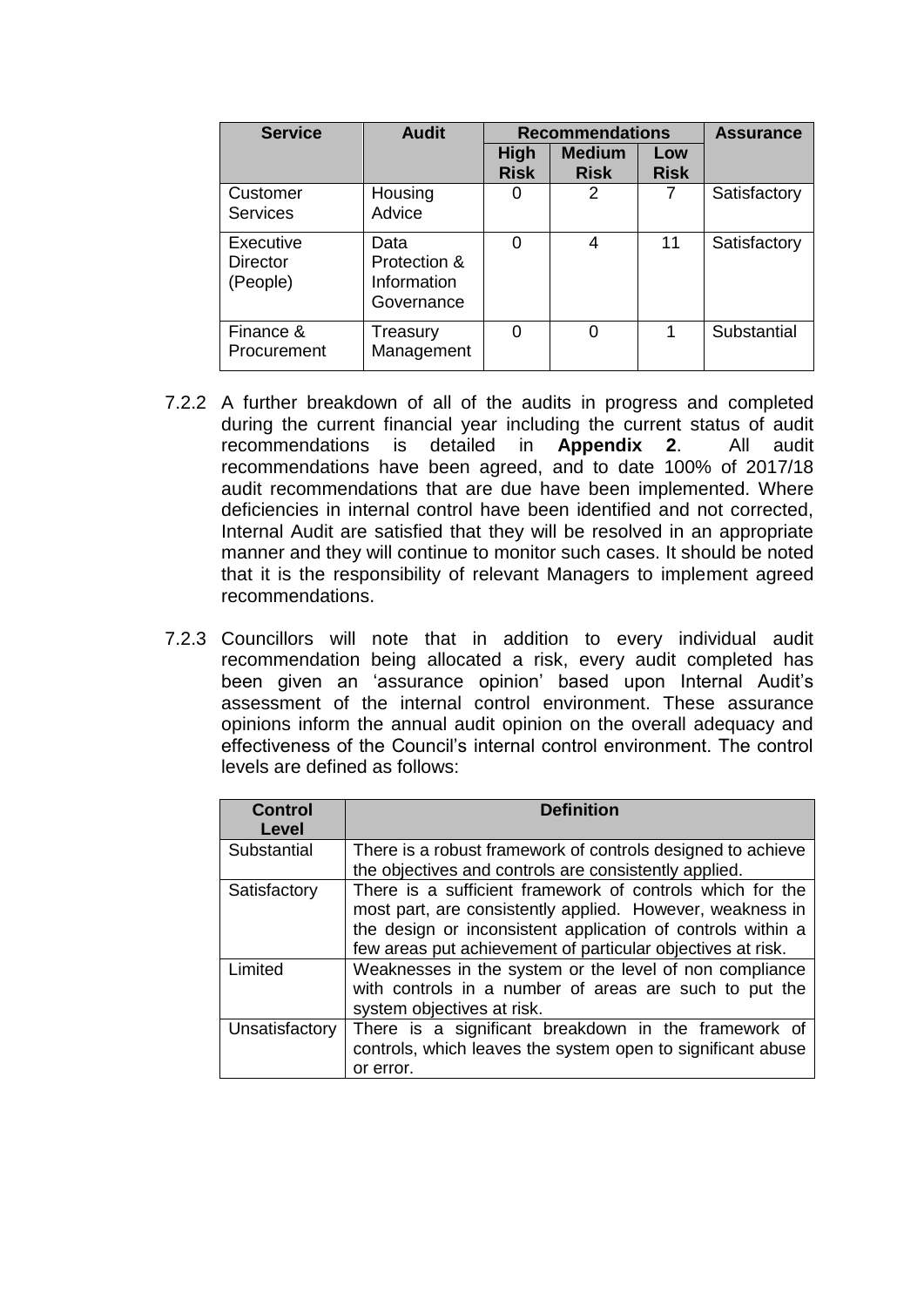- 7.2.4 **Appendix 3** is a summary of recommendations made in the previous financial year 2016/17 implemented to date. This information will keep Councillors informed of progress made to ensure that all previous year audit recommendations are implemented. Due dates for implementation of some previous year recommendations will fall into 2017/18 and beyond depending on when the audit was carried out so this appendix will show when those recommendations become due for implementation. In due course, all recommendations will fall due and it will be possible to clearly identify which recommendations have not been implemented.
- 7.2.5 To date 90% of 2016/17 audit recommendations that are due have been implemented. Where deficiencies in internal control have been identified and not corrected, Internal Audit are satisfied that they will be resolved in an appropriate manner and they will continue to monitor such cases. It should be noted that it is the responsibility of relevant Managers to implement agreed recommendations.

#### 7.3 **Audits In Progress**

7.3.1 The status of audits that are currently in progress is shown in the table below.

| <b>Service</b>                      | <b>Audit</b>                          | <b>Status</b>                        |
|-------------------------------------|---------------------------------------|--------------------------------------|
| <b>Chief Executive</b>              | Emergency<br>Planning /<br><b>BCP</b> | Audit Complete. Management Response. |
| Development<br>Services             | Development<br>Control S106           | Audit in Progress.                   |
| Environmental<br>Services           | Licensing                             | Audit in Progress.                   |
| Legal & Election<br><b>Services</b> | Freedom of<br>Information             | Audit in Progress.                   |
| Regeneration                        | Regeneration                          | Audit in Progress.                   |
| Finance &<br>Procurement            | Sundry<br><b>Debtors</b>              | Audit in Progress.                   |
| Housing &<br><b>Benefits</b>        | Carelink                              | Audit in Progress.                   |
| Finance &<br>Procurement            | <b>NNDR</b>                           | Audit in Progress.                   |
| Finance &<br>Procurement            | <b>Council Tax</b>                    | Audit in Progress.                   |